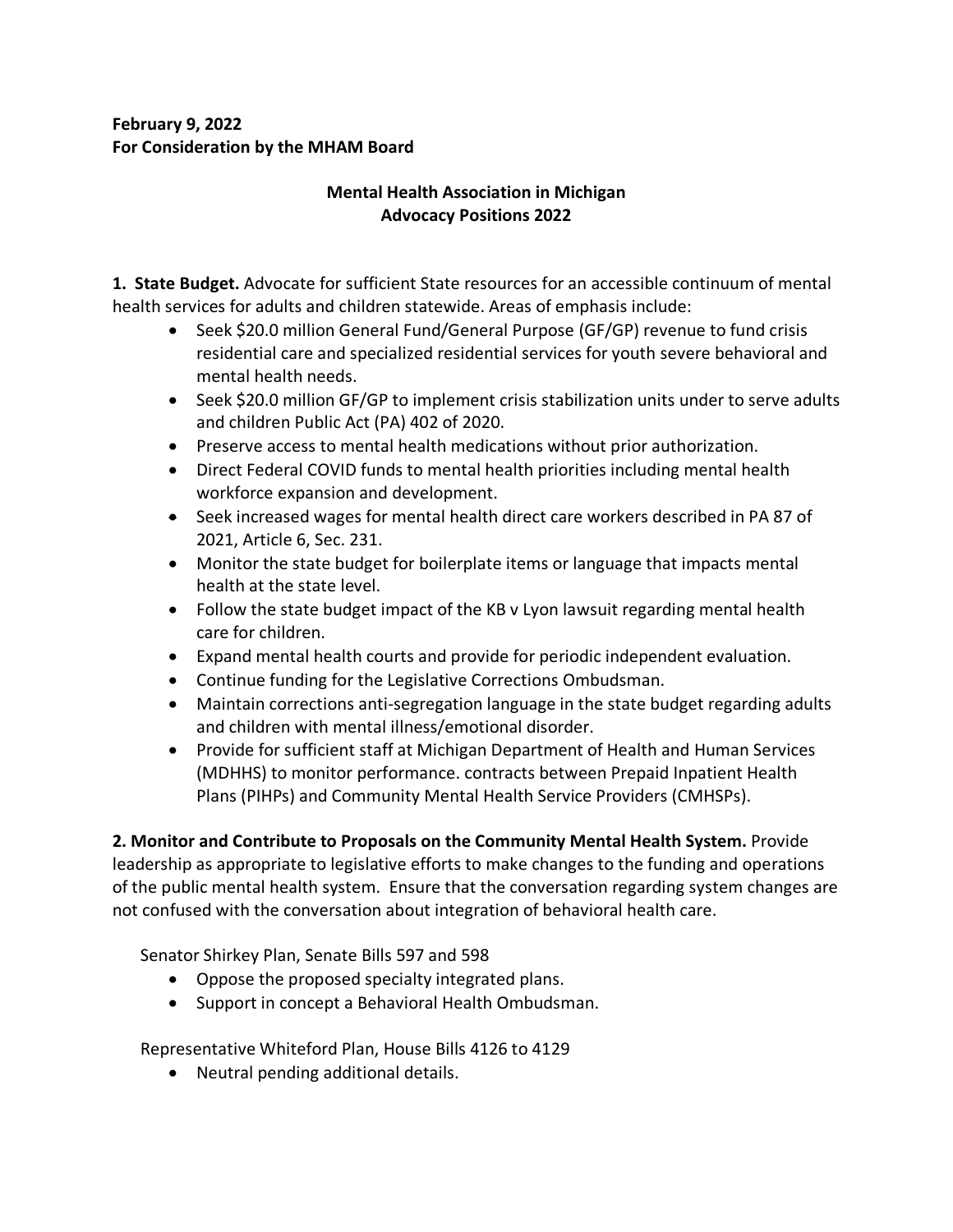**3. Workforce.** Support proposals and legislation that increases recruitment, retention, and training for mental health staff, including peer support staff, working throughout the continuum of care due to the near emergency difficulties in staffing critical mental health services. Expand access to telemedicine. Remove limitations on practice authority for advanced practice nurses and nurse practitioners as in Senate Bill 680. Require that mental health professionals receive training to counteract the negative impact of implicit bias and stigmatizing attitudes towards individuals with mental illness. This training can be required for license renewals.

**4. Children, Youth, and Families.** Seek coordinated solutions that meet the needs of families including:

- Advocate for greater access to quality mental health care, services, and supports. System constraints, especially funding issues caused by lack of general fund for the CMHSPs, can prohibit people from qualifying for services. Unless a family with private (non-Medicaid) insurance qualifies under Certified Community Behavioral Health Clinic (CCBHC) or a Medicaid waiver, a child may be prevented from being served by a CMHSP. Families with private insurance can be wait-listed for CMHSP services.
- Monitor the process and the resolution of the KB vs. Lyon lawsuit that has been filed against the state of Michigan regarding children's services and continuum of care.
- Increase access to home-based services for families with significant needs.
- Increase inpatient beds for youth. Hospital admission appears to be particularly problematic for Medicaid patients and high acuity youth.
- Advocate for required mental health education for students.
- Seek appropriate emergency services and continuum of care, including the availability of specialized residential care, for children and youth. Seek \$20.0 million in GF/GP funding for crisis residential care for children and youth.

**5. Crisis Services.** Advocate for services that improve access and outcomes in mental health crises.

- **988 Implementation.** Contribute to the development of guidelines for call handling and care coordination for 988 operators who are required to provide effective suicide prevention, crisis services, and behavioral healthcare. Ensure adequate funding, staffing, and training to serve adults and youth.
- **Mobile Crisis Units.** Expand access to mobile crisis units that can assess and resolve crisis situations with adults or children in home, school, or community settings.
- **Crisis Stabilization Units.** Establish operational and certification requirements and seek funding to implement crisis stabilization units for adults and youth. As defined by Michigan law, a crisis stabilization unit provides "...unscheduled clinical services designed to prevent or ameliorate a behavioral health crisis or reduce acute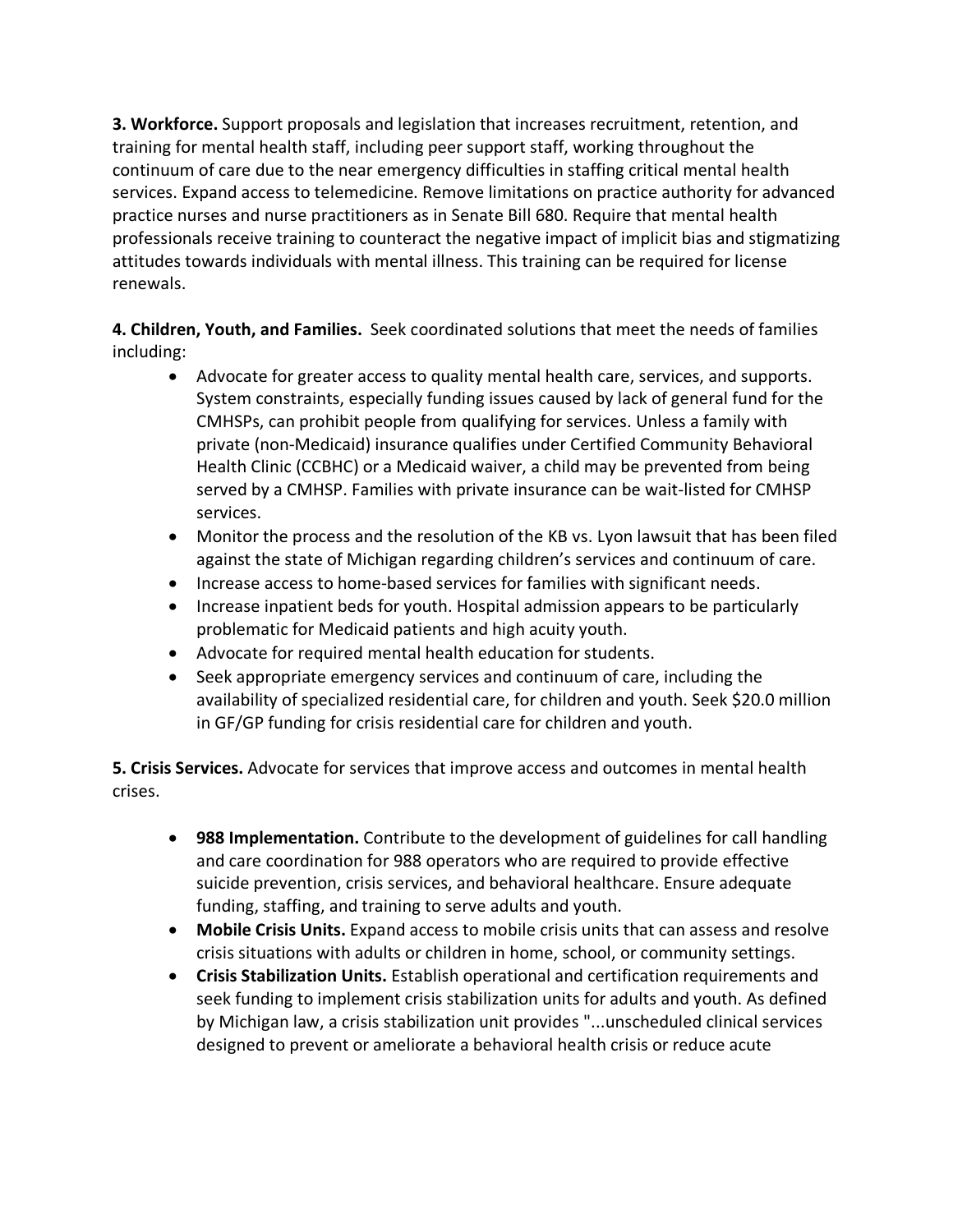symptoms on an immediate, intensive, and time-limited basis in response to a crisis situation."1

• **Post Crisis Wraparound Services and Crisis Respite.** Expand access to crisis respite services that provide short-term residential services for people in mental health crisis and other services needed to resolve crisis situations and facilitate recovery.

#### **6. Psychiatric Hospital Beds.**

- Seek support for additional inpatient psychiatric beds for children, youth, and adults and specialty psychiatric hospital beds for youth and adults with high acuity, and youth and adults with multiple needs such as mental illness and intellectual or developmental disability or mental illness and other medical conditions.
- Request a waiver from the Center for Medicaid Services to the Institution for Mental Diseases (IMD) exclusion. The IMD exclusion was enacted in 1965 to encourage the deinstitutionalization people with mental illness. It prohibits Medicaid from paying for inpatient care in a treatment facility with more than 16 beds unless the facility is part of a general hospital. This policy limits the types of psychiatric hospitals that can accept Medicaid patients and can delay needed inpatient care.<sup>2</sup>

**7. Psychiatric Residential Licensing.** Psychiatric residential licensure is needed to fill a gap in the continuum of care for people with significant mental health needs to allow intensive residential psychiatric treatment outside of a hospital. Required services would include daily treatment to address symptoms, frequent evaluations, onsite or on call nurses and mental health providers, and other care. This medical service would become eligible for insurance reimbursement if it is a covered service. Currently, an adult foster care (AFC) home can obtain certification for specialized residential care for persons with mental illness, which can be billed to Medicaid if the provider is contracted with a community mental health agency; however, the care provided under AFC specialized residential is less comprehensive than that under a psychiatric residential license and is focused on assistance with activities of daily living, passing prescribed medication to patients, and coordinating care through outside providers.

**8. Accountability and Oversight.** Revise PIHP board membership to ensure adequate independence of the PIHP and remove conflicts of interest between PIHP and CMHSP boards. Support appropriate quality measures that assess patient experience, satisfaction, and outcomes; the accessibility of a continuum of services; and implementation of effective system practices.

**9. Integrated Behavioral Health Care.** Define integrated behavioral health care in Michigan law. Promote integration of primary care and behavioral health care at the level of the person

<sup>&</sup>lt;sup>1</sup> Michigan Compiled Law (MCL) 330.1100a. See also Act 258 of 1974, the Mental Health Code, Chapter 9A, MCL 330.1971 - 330. 1979.

<sup>&</sup>lt;sup>2</sup> Mental Health America Regional Policy Council, "IMD Exclusion: Its History, Effects, and Future Policy Implications," November 10, 2015,

https://www.mhanational.org/sites/default/files/IMD%20Exclusion%20webinar.pdf, retrieved February 8, 2022.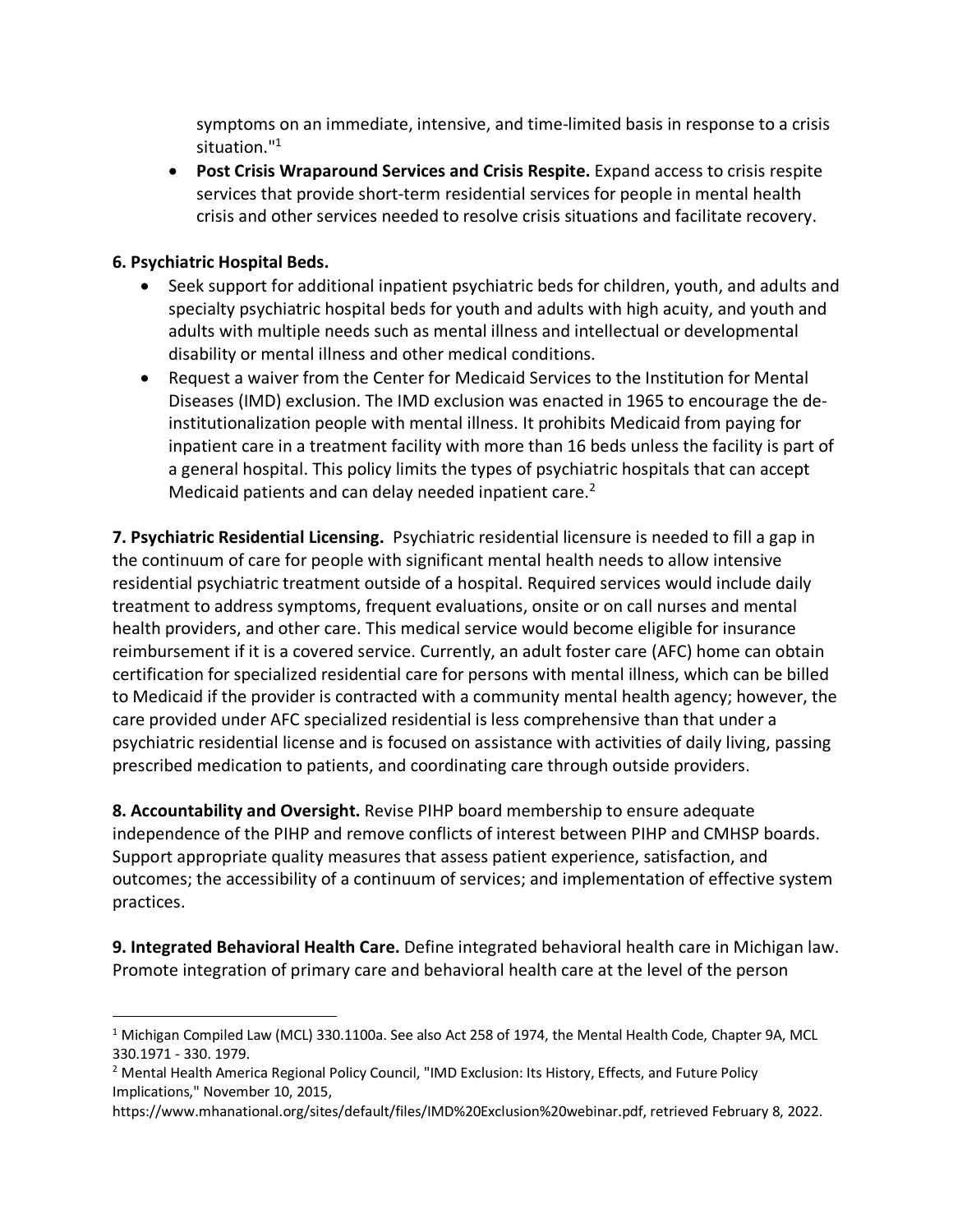served with the understanding that integrated behavioral health care as defined by the Association for Healthcare Research and Quality (AHRQ) means:

The care a patient experiences as a result of a team of primary care and behavioral health clinicians, working together with patients and families, using a systematic and cost-effective approach to provide patient-centered care for a defined population. This care may address mental health and substance abuse conditions, health behaviors (including their contribution to chronic medical illnesses), life stressor and crises, stress-related physical symptoms, and ineffective patterns of health care utilization. $3$ 

Integrated behavioral health care is a whole-person approach with the goal of better care and health for the whole person through routine and systematic communication among medical and behavioral health care providers. It is patient-centered approach that supports the ability of people to participate in their care. <sup>4</sup> The level of care provided must be appropriate for the needs of the patient and will vary with the severity of the illness.

### **10. Recipient Rights and Due Process.**

- Establish a Behavioral Health Ombudsman to provide an independent review of concerns raised by persons served, family members and staff.
- Establish the Office of Recipient Rights as an independent agency within the Michigan Department of Health and Human Services that would oversee local offices of recipient rights and ensure the rights of mental health patients.
- Ensure notice of appeal right, depending on the type of funding, is provided by Prepaid Inpatient Health Plans (PIHPs) and Community Mental Health Services provider (CMHSPs) to persons served as required by the Master Contract, the Mental Health code and the 42 CFR438 managed care. This must be done when a service is denied, reduced suspended, or terminated.<sup>5</sup>

# **11. Continuity of Care for Youth and Adults.**

- Seek statewide standard assessment tools to determine patient condition and functioning as well as severity of illness.
- Allow patients to transfer among CMHSPs preservation of eligibility and continuity of treatment.
- Facilitate patient transfer between service sectors including justice, mental health, education, foster care, and community services to ensure continuity of treatment.

<sup>&</sup>lt;sup>3</sup> Association for Healthcare Research and Quality, "What Is Integrated Behavioral Health Care (IBHC)?," https://integrationacademy.ahrq.gov/products/behavioral-health-measures-atlas/what-is-ibhc, retrieved February 7, 2022.

<sup>4</sup> AHRQ, "What is Integrated Behavioral Health?," https://integrationacademy.ahrq.gov/about/integratedbehavioral-health, retrieved February 8, 2022.

<sup>5</sup> Michigan Department of Health and Human Services, Behavioral Health and Developmental Disabilities Administration, "Appeal and Grievance Resolution Processes Technical Requirement," July 29, 2020, https://www.michigan.gov/documents/mdhhs/Appeal-and-Grievance-Resolution-Processes-Technical-Requirement\_704451\_7.pdf, retrieved February 8, 2022.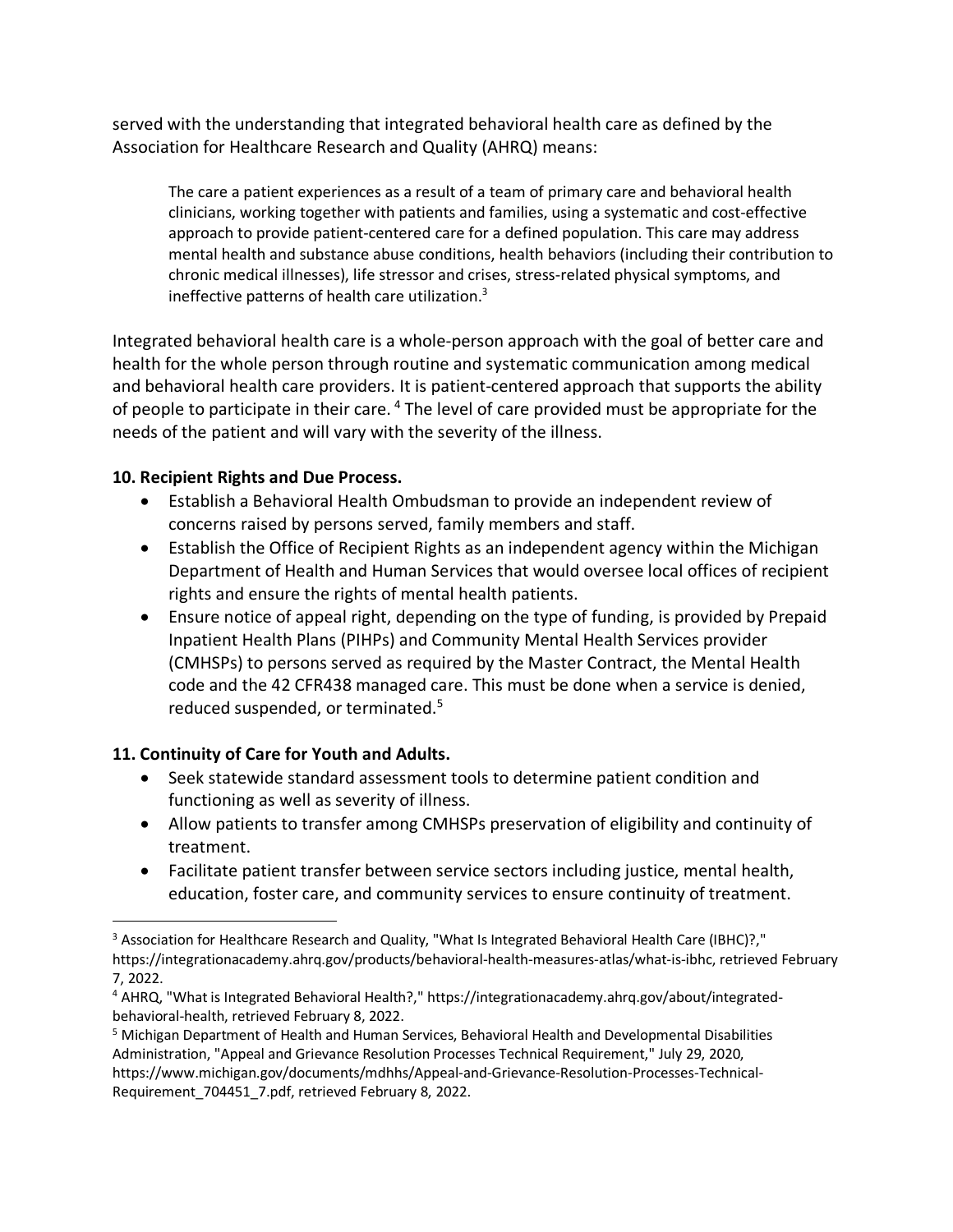- Allow access for people with a mild-to-moderate mental illness and insurance through a Medicaid Health Plan to receive services at CMHSPs.
- Ensure that there are medically necessary services available through all levels of care including inpatient, partial hospitalization, and step down residential and respite care. For example, ensure that children and youth have access to intermediate services that can support them longer term including children's crisis stabilization units and specialized residential.
- Facilitate patient service transitions related to Assisted Outpatient Treatment (AOT) and other civil court-ordered treatment processes.

**12. Mental Health Parity.** The National Alliance on Mental Illness (NAMI) defines mental health parity as "...the equal treatment of mental health conditions and substance use disorders in insurance plans."6 Equitable access to mental and physical health care is a civil rights matter.

- Establish procedures for enforcement of the Federal parity law in Michigan.
- Support bills recommended by Michigan Psychiatric Society to require health insurers to submit to the Department of Insurance and Financial Services (DIFS) a copy of a report that must be prepared by certain insurance companies under recent amendments to the Mental Health Parity and Addiction Equity Act (MHPAEA). The MHPAEA requires a comparative analysis of the design and application of nonquantitative treatment limitations (NQTL), such as prior authorization requirements for inpatient services and formulary design, to verify that NQTL apply equally to medical/surgical and mental health/substance use disorder benefits. Preparation of the report is required for health insurers subject to MHPAEA that provide coverage for both medical/surgical and mental health/substance abuse disorders; however, the federal government will only receive a sample of the reports.<sup>7</sup>

**13. Access to Medication Without Prior Authorization.** Revise PA 248 of 2004 (the Social Welfare Act) to protect mental health medication prescribed within Medicaid from requirements for insurance company prior authorization under both managed care and fee-forservice arrangements. Support SB 412 to place these requirements in statute.

### **14. Incarceration and Discharge.**

- Ensure that Medicaid is suspended, rather than terminated, for those incarcerated or residing in a public institution. Add this provision to the Medicaid state plan as required by MCL 400.106b (added by PA 452 of 2014).
- Improve discharge planning and implementation, including links to community services and medication, for state corrections inmates slated for release.

 <sup>6</sup> National Alliance on Mental Illness (NAMI), "What Is Mental Health Parity?", https://www.nami.org/Your-Journey/Individuals-with-Mental-Illness/Understanding-Health-Insurance/What-is-Mental-Health-Parity, retrieved February 8, 2022.

 $7$  Center for Medicare & Medicaid Services (CMS), "Health Insurance Issuers & MHPAEA Comparative Analysis Reviews", https://www.cms.gov/files/document/mhpaea-nqtl-presentation-health-insurance-issuers.pdf, retrieved February 8, 2022.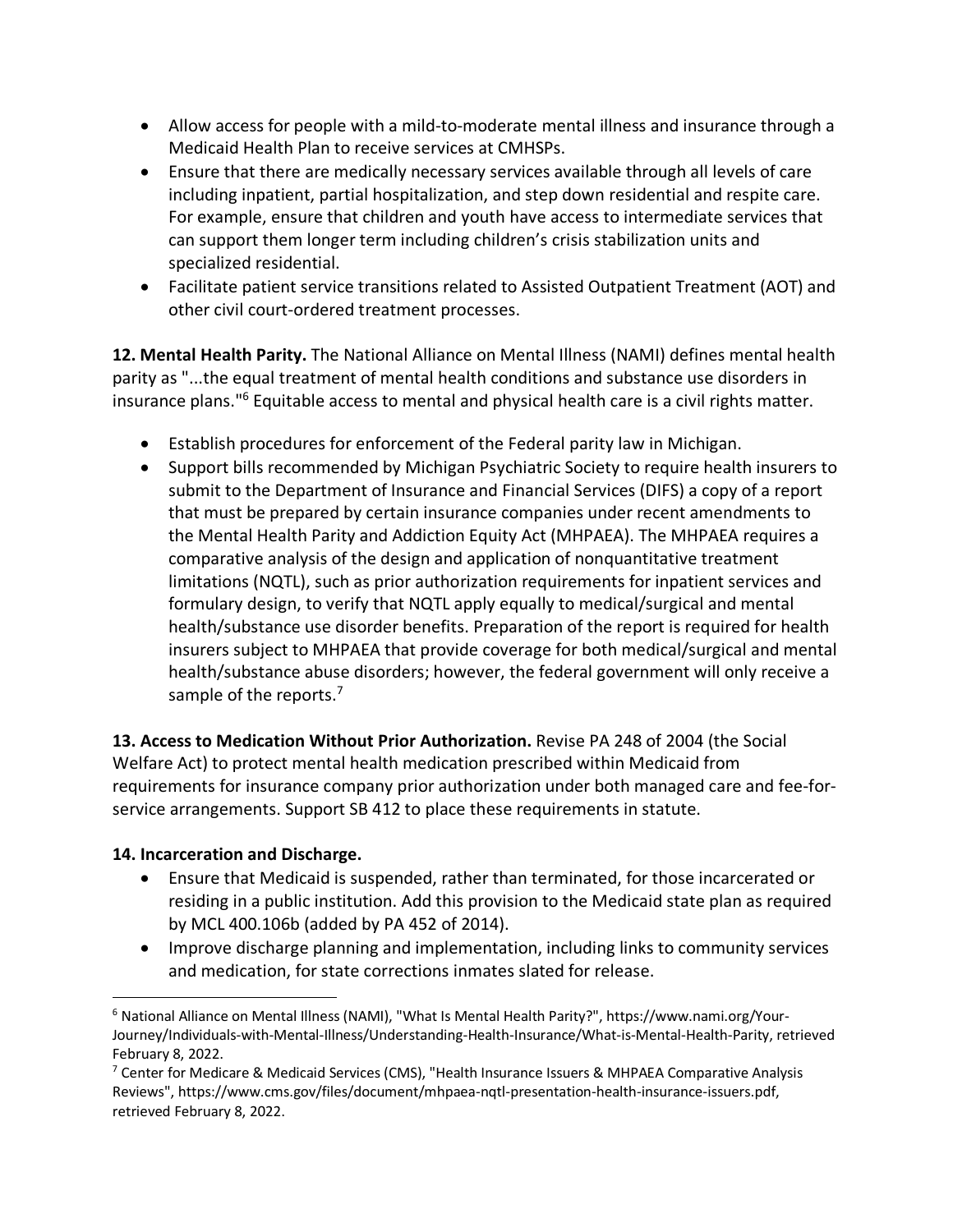**15. Early Intervention and Trauma-Informed Care.** Incorporate early intervention and traumainformed mental health treatment across all behavioral health service and substance use disorder treatment delivery systems including public and private behavioral health systems and criminal justice systems for adults and juveniles.

• **Screening and Early Intervention to Treat Mental Health Conditions.** MHAM supports Mental Health America's (MHA) position on screening and treating youth with behavioral health concerns which states in part

> Early identification, accurate diagnosis and effective treatment of mental health and substance use conditions...can alleviate enormous suffering for young people and their families dealing with behavioral health challenges. Providing early care can help young people to more quickly recover and benefit from their education, to develop positive relationships, to gain access to employment, and ultimately to lead more meaningful and productive lives.<sup>8</sup>

• **Early Treatment for First Episode Psychosis**. Advocate for statewide availability of early treatment of early or first episode psychosis. As recently as 2010-2012, the duration of untreated psychosis in the United States averaged 74 weeks. $9$  This delay in treatment is devasting to individuals and their families, and also reduces the likelihood of good treatment outcomes. Currently the specialized services needed to treat early psychosis that result in for the best outcomes are only available in four communities in Michigan. <sup>10</sup> NAMI summarizes the importance of expanding these efforts:

> Early treatment of psychosis, especially during the first episode, leads to the best outcomes. Research has shown significant success using a treatment approach called Coordinated special Care (CSC). CSC uses a team of health professionals and specialists who work with a person to create a personal treatment plan based on life goals while involving family members as much as possible. CSC has the following key components: case management, family support and education, psychotherapy, medication management, supported education and employment, and peer support.<sup>11</sup>

• **Trauma-Informed Care.** The Substance Abuse and Mental Health Services Administration (SAMHSA) describes trauma and its impact on health as follows:

<sup>&</sup>lt;sup>8</sup> Mental Health America, "Position Statement 41: Early Identification of Mental Health Issues In Young People," https://www.mhanational.org/issues/position-statement-41-early-identification-mental-health-issues-youngpeople, retrieved February 8, 2022.

<sup>9</sup> National Institute of Mental Health, RA1SE: Recovery After an Initial Schizophrenia Episode, "What Is Raise?," https://www.nimh.nih.gov/health/topics/schizophrenia/raise/what-is-raise, retrieved February 8, 2022.

<sup>&</sup>lt;sup>10</sup> Substance Abuse and Mental Health Services Administration (SAMHSA), Early Serious Mental Illness Treatment Locator, https://www.samhsa.gov/esmi-treatment-locator, retrieved February 8, 2022.

<sup>11</sup> NAMI, "About Mental Illness: Psychosis," https://www.nami.org/About-Mental-Illness/Mental-Health-Conditions/Psychosis, retrieved February 8, 2022.